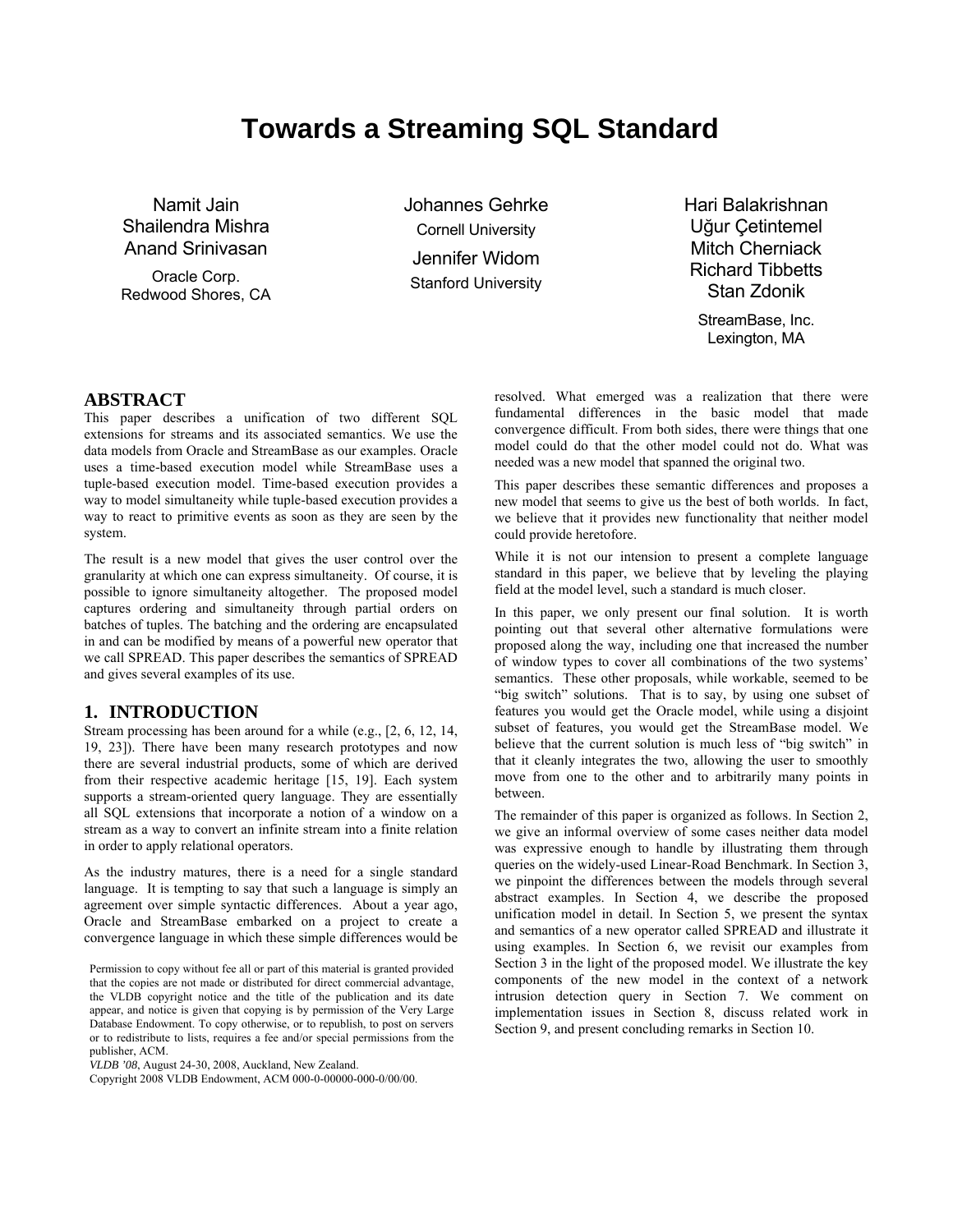# **2. BACKGROUND AND MOTIVATION 2.1 A Brief Description of the Two Models**

In what follows, we assume a basic understanding of stream query languages and the notion of a window.

## **The Oracle Model**

The Oracle model is based on CQL [1]. In this model, tuples have timestamps, and there is no ordering between tuples with identical timestamps. Tuples with the same timestamp value are said to be *simultaneous*. The processing follows a *time-driven model*: the value of a window is computed at each timestamp by evaluating the history of its input streams as of that timestamp. Furthermore, all processing at a given timestamp happens instantaneously. Thus, all derived tuples also get labeled with the same timestamp value. In this way, each relation has a value as of each timestamp.

#### **The StreamBase Model**

In the StreamBase model, tuples also have timestamps, some of which might be identical. The conceptual execution, however, assigns an internal *rank* to tuples based on their arrival order to the system and ensures that an input tuple, as well as all tuples derived from its processing, are processed as far as possible before another input tuple with a higher rank. Unlike the Oracle processing model, which is time-driven, the StreamBase model is *tuple-driven*: each relation (logically) has a value as of each tuple. This value is obtained by evaluating the window on the history of its input stream(s) as of that tuple.

It is important to note that despite StreamBase's tuple-at-a-time execution model, the values of relations need not change on every tuple. In fact, for some window definitions (e.g., time-based windows), the window contents will in general not change on the arrival of each tuple. A time-based window will only change when it has collected all the tuples within the next timestamp range.

# **2.2 Linear-Road Example**

In this section, we will discuss a few queries that are based on the Linear Road Benchmark (LRB) [3]. We show how the current Oracle and StreamBase models each fall short on some of these queries. The purpose of this section is to introduce some of the shortcomings of the two models that we study here. Section 3 will look at these issues in more depth. Here and in the remainder of the paper, we take some liberties with the exact syntax of the two languages, but this should be clear from the context.

A position report in LRB has the form:

(Type, Time, VID, Spd, XWay, Lane, Dir, Seg, Pos).

For ease of discussion, we use an abbreviated version as follows:

#### **(VID, Spd; Time)**

Here:

- **Time**  $(0 \ldots 10799)$  is a timestamp identifying the time at which the position report was emitted,
- **VID** (0 . . . MAXINT) is an integer vehicle identifier identifying the vehicle that emitted the position report, and
- **Spd**  $(0 \ldots 100)$  is an integer reflecting the speed of the vehicle (in MPH).

Let S be the stream of car position reports (as in LRB). Below we show a sample of this data for two time units.

$$
S (VID, Spd; Time) = (1,50;1) (2,50;1)
$$

$$
(1,50;2) (2,50;2) (3,20;2)
$$

#### **Neither time-basis nor tuple-basis works**

We would like to find, for each input report on stream S, the average speed of all cars as of the current timestamp. Let P1 be that stream.

Since we want a result every time a new tuple arrives to the system, we expect 5 results on the above data. Computing the average speed (as of each arrival) will drive us to use a row-based window defined as S[rows 1] as in

#### P1 = **ISTREAM** (**SELECT** avg (Spd) **as** AvgSpd, Time **FROM** S[rows 1])

which will produce different results for P1 with the two original models:

#### *Oracle*

P1 (AvgSpd; Time) =  $(50;1)$  (20;2)

#### *StreamBase*

P1 (AvgSpd; Time) = (50;1) (50;1) (50;2) (50;2) (20;2)

Notice that both of these answers are wrong. Oracle does not produce 5 answers because it is forced to evaluate by time. StreamBase produces 5 values, but the "rows 1" window will not allow us to group the tuples by time unit.

#### **Tuple-basis doesn't work; Time-basis works**

On the other hand, suppose the query wants to report an answer for each time-interval, both languages will define a window as S[range 1] as in

 P1 = **ISTREAM** (**SELECT** avg (Spd) **as** AvgSpd, Time **FROM** S[range 1])

which will produce P1 as:

P1 (AvgSpd; Time) =  $(50;1)$  (40;2)

Further, suppose that we want a stream of the total number of cars on the road for each time interval. The query that achieves this is

P2 = **ISTREAM** (**SELECT** count(distinct (VID)) **as** Count, Time **FROM** S[range 1])

which produces:

P2 (Count; Time) = 
$$
(2;1)
$$
 (3;2)

Now, we want to correlate these two derived streams to detect the event at which the average speed is below 45 and the total number of cars is two or more. This requires a JOIN of P1 and P2 as follows:

#### Q = **ISTREAM** (**SELECT** \*

 **FROM** P1[range 1] **as** SpdReport, P2[range 1] **as** NumCars **WHERE** SpdReport.AvgSpd< 45 **AND** NumCars.Count >= 2)

Q will produce different results in each of the two models. Oracle joins the results across time intervals giving us the following result:

$$
Q (AvgSpd, Count; Time) = (40,3; 2)
$$

## **Scenario**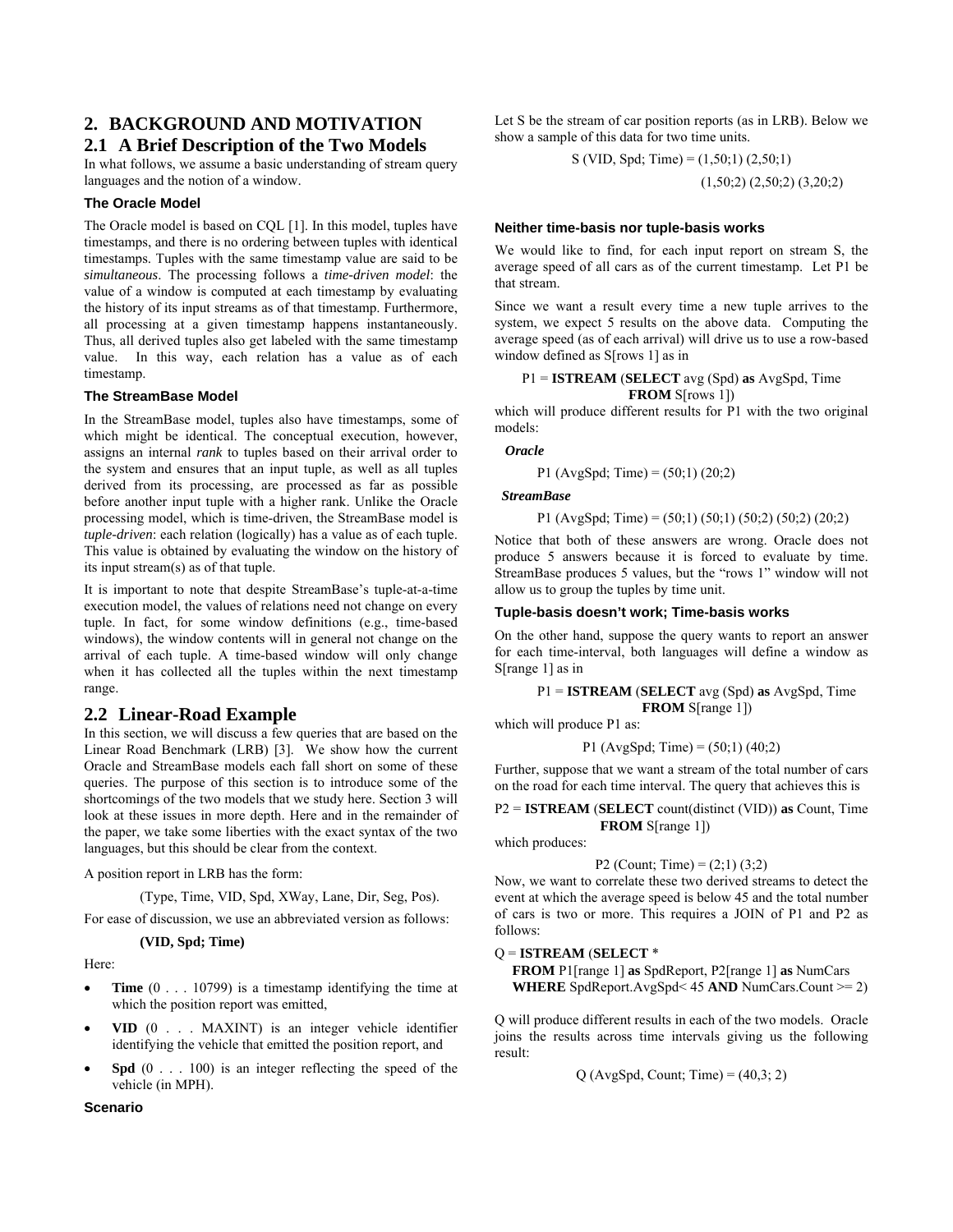Because StreamBase serializes all tuples and relies on this total order, there exists an arrival order (as given in the earlier definition of S) such that it will return:

$$
Q \text{ (AvgSpd, Count; Time)} = (40,2; 2) (40,3; 2)
$$

The first tuple in this result is spurious since the speed of 40 and the count of 2 never co-existed. In other words, the implied simultaneity is not expressible.

#### **Tuple-basis works; Time-basis doesn't**

Assume you want a report of the average speed of the last two cars that you have heard from (independently of time). StreamBase can do this trivially with the following query:

## **Q=ISTREAM** (**SELECT** avg(Spd) as AvgSpd

## **FROM** S[rows 2])

For the same query, Oracle will again produce only two answers, one for each timestamp:

## Q (AvgSpd; Time) =  $(50;1)$   $(35;2)$

Furthermore, the third report  $(1,50;2)$  is ignored entirely in these answers since the window of size two at time  $= 2$  skips over it. This is an example of the "evaporating tuples" problem which will be explained in greater detail in what follows.

# **3. DIFFERENCES BETWEEN MODELS**

While there are many differences between the two languages, we will initially restrict our attention to those that revolve around the notion of time, tuple ordering, window evaluation, and the interplay among these concepts. To highlight the differences between the two models, we use some simple examples.

We assume in the examples that tuples have a special attribute called "time" whose value is assigned by the system.

Thus our tuples have the following schema:

#### **(value; time)**

We will consider a stream S with the above schema and (possibly sliding) row-based and range-based window queries.

Let us now point out some of the differences between the two models and discuss the implications of these differences.

## **Difference 1: Change of Window State**

Example 1: Identical Results Without Simultaneity

As a first example, consider the following stream:

```
S1(value; time) = (10;1) (20;2) (30;3) (40;4)
```
Consider the following query:

#### **ISTREAM** (**SELECT** \* **FROM** S [rows 1])

In both the Oracle model and the StreamBase model, this query will return the following result:

(10;1) (20;2) (30;3) (40;4)

However, consider the following stream which contains two tuples with the same timestamp time=1.

Example 2: Difference in Window State Change With Simultaneous Tuples

$$
S2(value; time) = (10; 1) (20; 1) (30; 3) (40; 4)
$$

#### **ISTREAM** (**SELECT** \* **FROM** S2 [rows 1])

In the Oracle Model, the state of a window always changes at timestamp boundaries. When time=1, one of the two tuples with timestamp 1 will be picked non-deterministically. Thus the result will be one of the following two streams:

## $(10;1)$   $(30;3)$   $(40;4)$  or  $(20;1)$   $(30;3)$   $(40;4)$

The reason that one of the two tuples with time=1 seems to "evaporate" is that the two tuples with time=1 arrive simultaneously, since they have the same timestamp, and thus no further temporal distinction is possible between them. Windows get re-evaluated only when timestamps change.

In the StreamBase Model, the state of the window changes whenever a new tuple arrives. Thus, the output of the query in Example 2 in the StreamBase model would be

$$
(10;1) (20;1) (30;3) (40;4)
$$

We would like to emphasize that both models of window state change are meaningful and useful, and it would be best left up to the user to be able to choose when she would like the state of a window query to change.

#### **Difference 2: Temporal Resolution**

Both the Oracle and the StreamBase models have temporal resolution at the level of a timestamp. The StreamBase model also provides one refinement of timestamp by totally ordering all tuples in the system. Thus, while in the Oracle model all tuples arriving at a given timestamp are considered unordered, in the StreamBase model, there exists a total ordering between these tuples (which, for example, may be the order of tuple arrival).

To illustrate this difference, consider two streams that we would like to join. Due to the arrival order (call this the *rank*) of tuples, we have an explicit order between these tuples, but we cannot exploit this order in the semantics of the query. Let us illustrate this issue in Example 3.

## Example 3: Difference in Order Beyond Timestamps

S2(value; time) =  $(10;1)$   $(20;1)$ 

S3(value; time) = (100;1) (200;1)

Now consider the following query:

## **ISTREAM** (**SELECT** \* **FROM** S2[rows 1], S3[rows 1])

In the Oracle Model, the output is one of the following tuples, without being able to consider the order across streams:

In the StreamBase model, we have to consider the arrival order to determine the output of this query. We give a few example arrival orders (among the 4! possible arrival orders) and their associated outputs. Recall that in StreamBase, the [rows 1] windows always contain the last arriving tuple in each stream.

| <b>Arrival order</b>                  | Output                              |
|---------------------------------------|-------------------------------------|
| $(10;1)$ $(20;1)$ $(100;1)$ $(200;1)$ | $(20,100,1)$ $(20,200,1)$           |
| $(20;1)$ $(10;1)$ $(100;1)$ $(200;1)$ | $(10,100;1)$ $(10,200;1)$           |
| $(20;1)$ $(100;1)$ $(200;1)$ $(10;1)$ | $(20,100,1)(20,200,1)$ $(10,200,1)$ |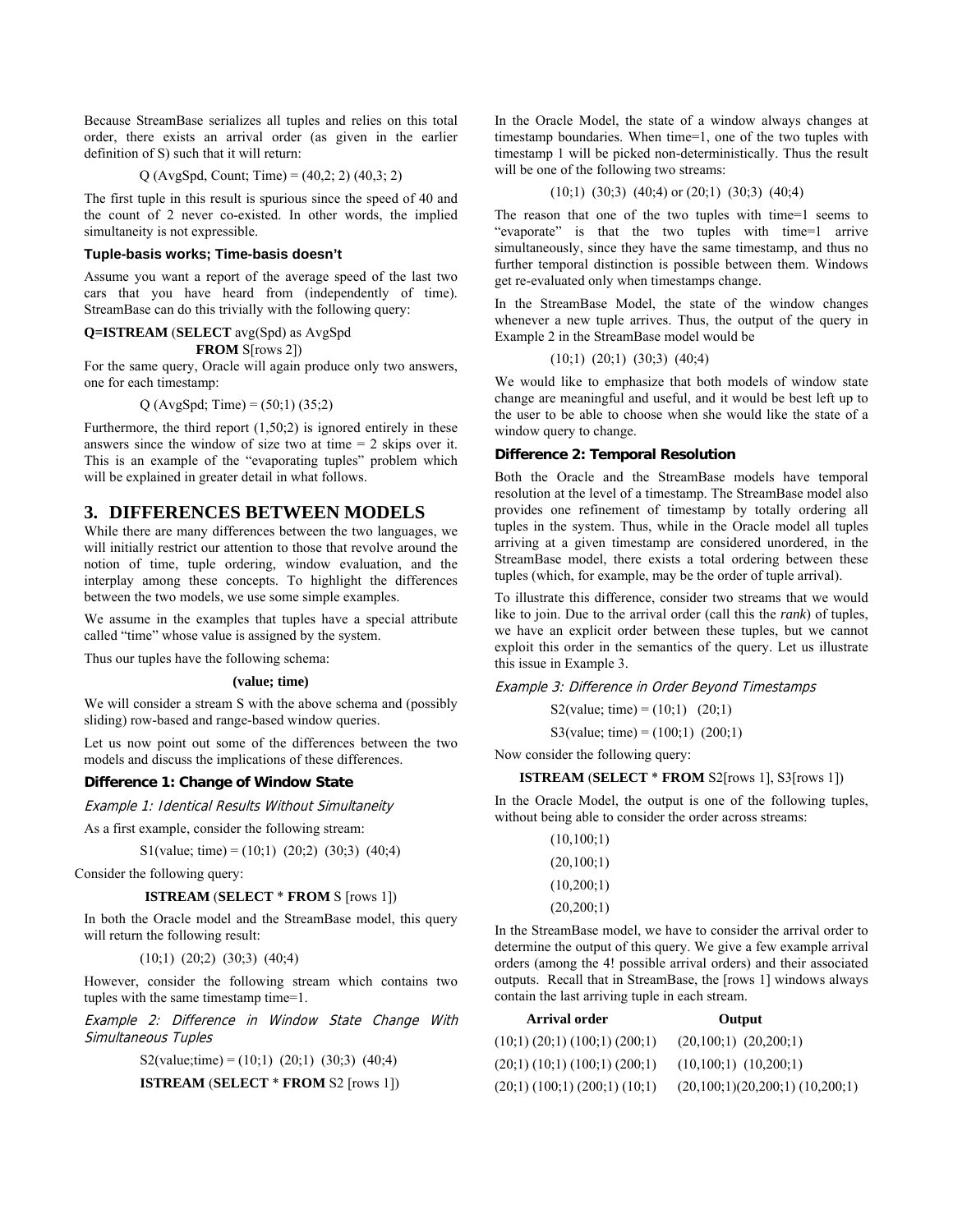While it may seem that the choice of the highest resolution possible (e.g., at the level of a tuple) is always preferable, this is not always the case. Temporal ordering is only useful as long as there is semantic meaning to it. For example, the notion of a total order may be semantically meaningful as a refinement of a timestamp when tuples enter the system and in other special cases; however, in general it is not always clear what assignment of unique ranks to downstream tuples to use. Let us illustrate this issue through two examples

Example 4: No Semantically Meaningful Ordering Across Streams

S4(value;time)=(10;1) (20,2) (30;3) (40;4) S4´(value;time)=**ISTREAM** (**SELECT** \* **FROM** S4 [rows 1]) S4˝(value;time)=**ISTREAM** (**SELECT** \* **FROM** S4 [rows 1])

Now what (total) order should there exist between the tuples in S4´ and S4˝, in particular in comparison to each other? Should the tuples in S4΄ obtain the lower rank since the definition of S4´ comes earlier in the DDL than the definition of Stream S4˝? There does not seem to be a principled approach with a clean semantic meaning of order in this setting.

The inherent problems of always requiring a total order can also be seen in the following example.

Example 5. No Semantically Meaningful Ordering When Joining with Static Relations

S5(value; time) =  $(10;1)$   $(10;2)$ 

 $R(value) = \{(10), (10)\}\$ 

**ISTREAM** (**SELECT** \*  **FROM** S5[rows 1] AS W, R  **WHERE** W.value = R.value)

In this query, each of the tuples in S5 joins with two tuples from the static relation R. Now what order should exist between the two new tuples? Note that if we were to enforce a total order it would lose its semantic meaning in the output stream; there is still order up to the "equivalence class" in which each of the two output tuples reside, but there is no order between these two tuples. Thus, always requiring a total order between all tuples is also not an acceptable solution.

## Example 6. Orders Between Total Order and Timestamp Order

There is one further issue to consider that we will also illustrate through an example. Consider the following stream with attributes "value" and "batch" in addition to the mandatory attribute "time". Let us assume that the semantics of batch are that batch is consistent with time: If t.time  $\leq t'$ .time then t.batch  $\leq t'$ .batch.

Consider the following stream S6 with the window query below:

S6(value,batch;time) =  $(10,1;1)$   $(20,1;1)$   $(30,2;1)$   $(40,2;1)$ 

**ISTREAM**( **SELECT** \* **FROM** S6[range 1])

If we would consider S6 as a total order, then the result would contain the four tuples from S6. However, "batch" is a semantically meaningful attribute as a pseudo-refinement of time, and thus a user may want to see the state of the window only change whenever a new batch of tuples arrives or if the window slides. None of the two existing models can capture this semantics; tuples do not get added to the window one by one as in the StreamBase model nor do they get added a timestamp at a time as in the Oracle model.

These examples illustrate that we need to relax simultaneity in order to be able to expose inherent, semantically meaningful order between tuples with the same timestamp. We also need to be able to define when a window gets evaluated in order to avoid the evaporating tuples problem. Next, we will describe a proposal based on equivalence classes that we believe strikes a fine balance between these new demands and the general concerns of staying conceptually clean and keeping a simple processing model.

# **4. PROPOSED MODEL**

We now discuss the key components of the proposed convergence language by giving a precise description of the model and illustrating it with examples.

The key insight is that evaluation of results in both systems is triggered by the arrival of a *batch* of tuples. In the Oracle model the batch is defined by like values of a timestamp. In the StreamBase model, batches are always of size one tuple. By controlling the batching of tuples and the ordering between these batches, we can simulate both models plus many alternatives that neither model can capture.

In what follows, we assume that the reader is familiar with elementary group theory, in particular with the notion of an equivalence relation and the induced quotient set and the notion of a partial order.

We say that an equivalence relation  $\sim_1$  is a refinement of an equivalence relation  $\sim_2$  if whenever  $x \sim_1 y$  holds then  $x \sim_2 y$  also holds ( $\sim$ <sub>1</sub> makes the equivalence classes of  $\sim$ <sub>2</sub> "finer"). We say that a partial order  $\leq_1$  is a *refinement* of a partial order  $\leq_2$  if whenever  $x \leq_2 y$  holds,  $x \leq_1 y$  also holds.

# **4.1 Streams**

# **Streams and Timestamps**

A stream S has tuples  $T = (s,t)$ , where t is the timestamp of the tuple. The timestamp is from a discrete domain **TIME** with a total  $order <$ .

There is an unbounded but finite number of tuples with the same timestamp. The timestamps induce an equivalence relation  $\sim_t$  over the tuples in S such that two tuples are in the same equivalence class if they have the same timestamp. Formally, for tuples T1, T2, T1 $\sim$ <sub>t</sub>T2 if T1.t = T2.t; we will also write  $[T1]$ <sub>t</sub>= $[T2]$ <sub>t</sub> where  $[T1]_t$  denotes the equivalence class of tuple T1 with respect to the equivalence relation  $\sim_t$ . We will call this equivalence relation the *timestamp equivalence relation*. We call tuples with the same timestamp *timestamp-simultaneous.* 

The total order on the timestamp domain induces a total order < in the quotient set of the equivalence relation  $\sim$ . We define that  $[T1]_t$  <  $[T2]_t$  if T1.t < T2.t. This induces a partial order  $\leq_t$  on tuples from stream S: For any two tuples T1 and T2 from S, we define that  $T_1 \leq T_2$  if  $[T_1]_t \leq [T_2]_t$ . (Note that we have overloaded the symbol < to denote different orders, but its meaning is clear from the context.)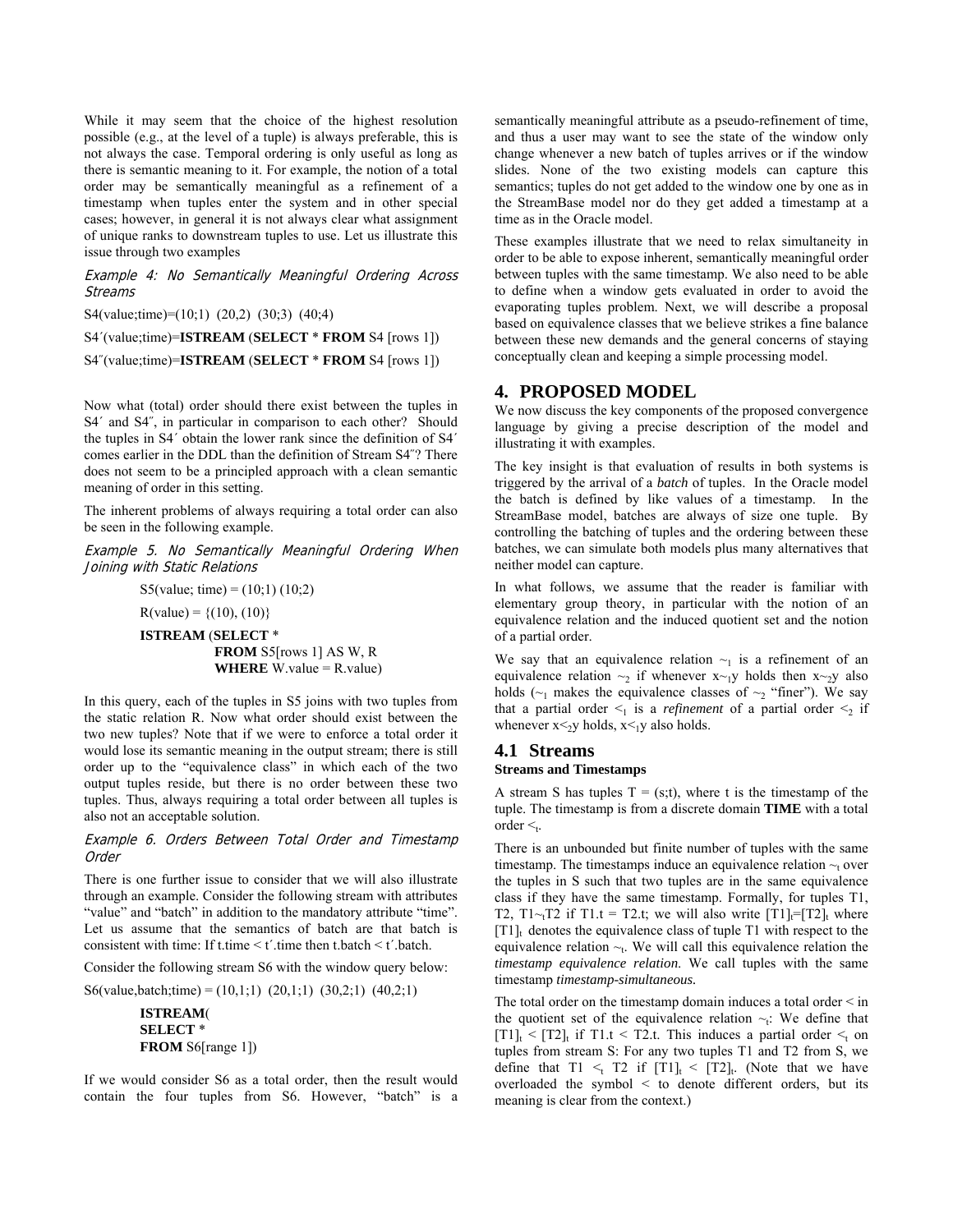**Example:** Consider the stream S(value; time) with tuples (a;1), (b;2), (c;2), and  $(d,4)$  shown in Figure 1. Tuples (b;2) and (c;2) are timestamp-simultaneous, it holds that  $[(b,2)]_t=[(c,2)]_t$ .

Timestamps are essential to any steam processing model. However, as the examples in Sections 2 and 3 demonstrated, we need to be able to further distinguish between tuples *with the same timestamp*. We do this by refining the partial order  $\leq$ between tuples that is induced by the timestamps even further through the introduction of *batches*.



#### **Figure 1 – A Stream with the Timestamp Equivalence Relation**

#### **Batches**

In addition to the timestamp equivalence relation, a stream S has an associated *batch equivalence relation*  $\sim_S$  that is a refinement of the timestamp equivalence relation  $\sim_t$ . We will call a set of tuples that is equivalent with respect to  $\sim$ <sub>S</sub> a *batch of tuples* and we will say that two tuples t1 and t2 such that  $t1 \sim s$ t2 are *batchsimultaneous*. There also exists a total order  $\leq_S$  in the quotient set of the equivalence relation  $\sim_S$  with the property that the induced partial order on the tuples of S is a refinement of the partial order induced by the timestamps. Thus  $\leq_S$  does not only subsume the timestamp order  $\leq_t$ , it also defines a partial order on all the timestamp-simultaneous tuples at time t; we will use  $\leq_S$  to denote both the partial order between tuples and the total order in the quotient set of  $\sim$ <sub>S</sub>; its usage will be clear from the context.

We will number the batches of a stream with  $(t,i)$ , where t is the timestamp of the tuples in the batch and i is the number of the batch within the timestamp. Thus, at time t, the first batch is numbered  $(t,1)$ , the second batch is numbered  $(t,2)$  and so on. Note that this ordering is unique since there is a total order on all the batches on a single stream. We refer to this batch number of a tuple T as  $BATCH<sub>s</sub>(T)$ . The timestamp of a tuple is immutable, but as we will see later, tuples within a timestamp are batched and how tuples are assigned to batches can be changed through the query language. Note that we have so far only defined batches for a single stream; we will extend this notion in Section 4.2.

With batches, two tuples Ti and Tj from the same stream S must have one of the following ordering relationships:

1. Ti  $\leq$  Tj: Ti precedes Tj (or Tj follows Ti) in the timestamp order

2. Ti  $\sim_t$  Tj: Ti has the same timestamp as Tj, they are timestampequivalent. Now we either have:

2.1: Ti  $\sim$ <sub>S</sub> Tj: Ti and Tj are timestamp-simultaneous and batchsimultaneous

2.2: (Ti  $\leq_S$  Tj) or (Tj  $\leq_S$  Ti): Ti and Tj are not batchsimultaneous, and the batch-order on stream S induces a total order between Ti and Tj.

**Example (Continued.)** 

As an example consider the stream S(value; time) =  $(a;1) <sub>S</sub>$  ${(b;2), (c;2)} <_{S} { (d;2), (e;2)} <_{S} (f;4)$  shown in Figure 2. There exist four tuples with timestamp=2, they belong to two batches. The first batch numbered  $(2,1)$  consists of tuples  $(b;2)$  and  $(c;2)$ and the second batch numbered  $(2,2)$  consists of tuples  $(d,2)$  and (e;2).



**Figure 2 - Multiple Equivalence Classes per Timestamp**

# **4.2 Stream Groups**

So far, we have only discussed order within a single stream. The timestamp equivalence relation and its associated total order in the quotient set of the equivalence relation can be extended to a set of streams in a straightforward way since we can always compare the timestamps of any two tuples T1 and T2 regardless of what stream they come from. Thus, for any two tuples T1 and T2, we can always determine that one of the following two conditions holds:

1. T1  $\sim$  T2: T1 and T2 have the same timestamp and thus are timestamp-equivalent.

2. (T1  $\leq$  T2) or (T2  $\leq$  T1): Either T1 has a smaller timestamp than T2 or vice versa.

However, such an extension is non-trivial for batches since batches within the same timestamp across streams cannot be compared. We address this issue by introducing the novel concept of a *stream group*.

#### **Stream Groups**

A stream group  $G = \{S1, S2, \ldots, Sk\}$  is a set of streams with an associated equivalence relation  $\sim$ **G** and a total order  $\leq$ **G** in the quotient set of this equivalence relation. A stream group is *consistent* if for each stream S in **G** the following holds:

> For all pairs of tuples T1, T2 from the same stream S such that T1 and T2 have the same timestamp t: T1  $\sim_S$  T2 if and only if T1  $\sim_G$  T2 and T1  $\leq$  T2 if and only if T1  $\leq$  T2.

In other words, the equivalence relation  $\sim$ **G** and the total order in the quotient set  $\leq_G$  across all streams is consistent with the equivalence relations and total orders in the quotient set of each individual stream S in **G**. We will only consider consistent stream groups in the remainder of this paper.

Thus a stream group also induces a total order on the batches, and we can assign tuples within a timestamp again a unique batch number; we denote this batch number of a tuple T within a stream group **G** by  $\text{BATCH}_G(T)$ .

# **4.3 Streams to Relations and Back**

#### *4.3.1 Batch-Varying Relations*

Our notion of batches defines *batch-varying relations*. In particular, the granularity of relation states is defined as individual batches instead of time or individual tuples. Thus, a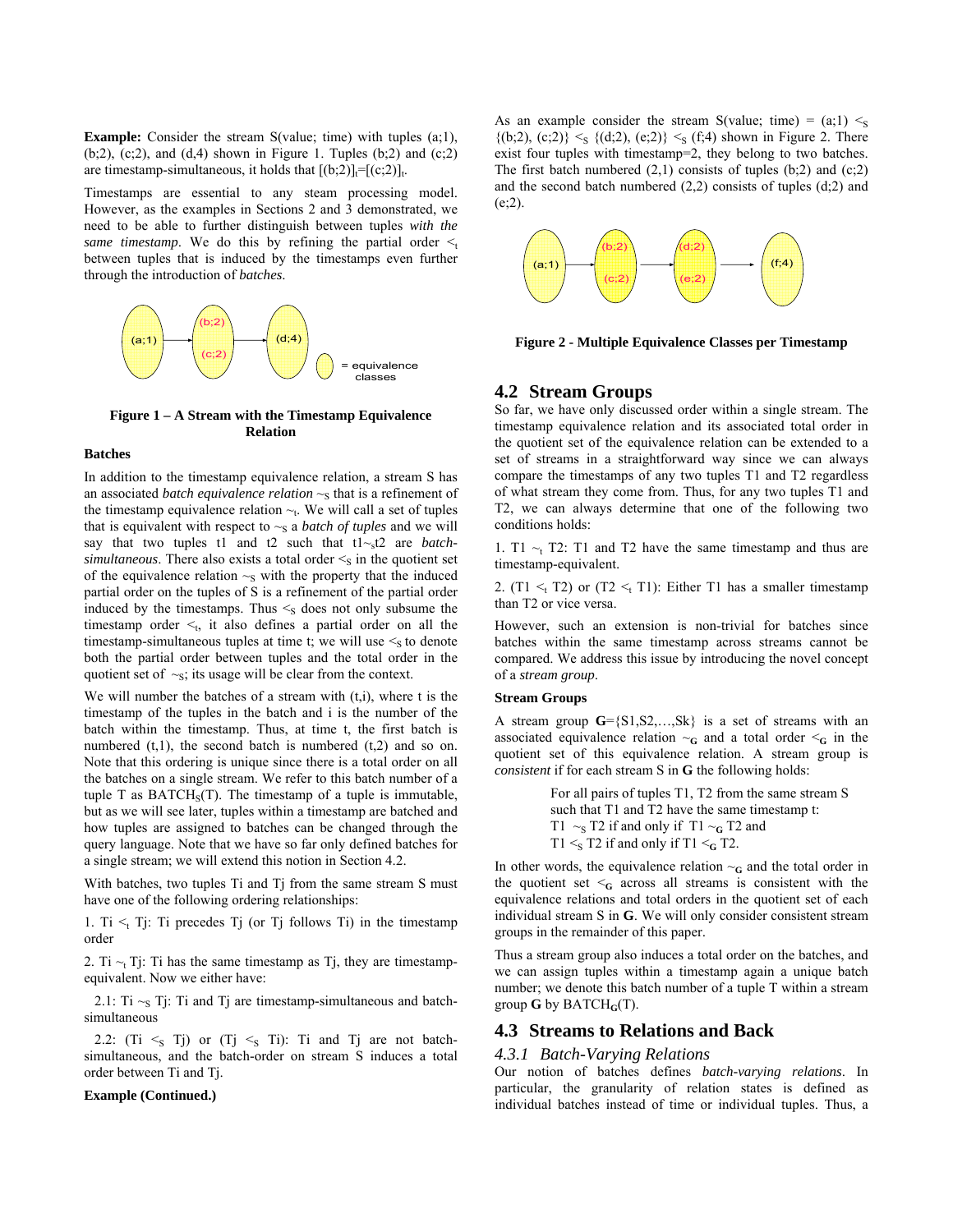window defined on a stream S will have a new state for each batch of S and each window state is simultaneous with the corresponding batch. This definition naturally generalizes to work with stream groups as well, thus allowing us to reason about the ordering (or simultaneity) of windows defined on the same stream group but on different streams. This is necessary, say, for the execution of a join of two windows defined on the same stream group.

Each table also has a value as of a given batch. However, how a table maps its progression of states into this domain is not part of our language specification.

#### *4.3.2 Relations to Streams*

We use two basic relation-to-stream operations, **ISTREAM** (Insert Stream) and **DSTREAM** (Delete Stream). Conceptually, ISTREAM captures tuples that are inserted to a relation (such as a window) over time, whereas DSTREAM captures the tuples that "fall out" of the relation, as used in CQL [1]. While the granularity of captures in CQL is a time tick, our capture granularity is a batch. Without loss of generality, we define these operations on windows as follows:

- ISTREAM of window *W* defined on S as of batch *bi* contains a tuple t if t is in *W* as of batch *bi* but not as of *bj*, where *bj* is the batch that immediately precedes *bi* on S.
- Similarly, DSTREAM of window *W* on S as of batch *bi* contains a tuple t if t is in *W* as of batch *bj* but not as of *bi* where *bj* is the batch that immediately precedes *bi* on S.

One subtle issue that arises with ISTREAM and DSTREAM involves deciding whether two tuples with the same value (identical attribute-value pairs) are to be treated as the same or not. For example, consider a tuple (a;1) to be inserted into window W with state  $\{(a,1), (b,1)\}$ . There are two possible semantics one can assume in this case: we can use set-difference semantics and treat the two (a;1) tuples as identical. With this **difference semantics**, the ISTREAM of W will not contain the new tuple  $(a;1)$  as another tuple with the same value already exists in W. We can also define an alternative semantics by assuming that tuples are inherently different regardless of their values, in which case the new tuple will be contained in the ISTREAM. We call this latter semantics **delta semantics**.

Because these two semantics are applicable and useful in different situations, we decide to include both in our proposed language. Specifically, we use the keywords **DIF** and **DEL** along with ISTREAM and DSTREAM to indicate which of the two semantics we intend to use.

# **4.4 Revising Existing Models**

With this notation, we now revisit the two stream processing models that this paper unites.

#### **The Oracle Model.**

For a stream S the equivalence relation  $\sim$ <sub>S</sub> is equal to the timestamp equivalence relation  $\sim_t$ , i.e., all tuples with the same timestamp are not only timestamp-simultaneous, but also in the same batch. Since the quotient set of  $\sim_S$  contains only one batch per time, there is no further ordering  $\leq_{s}$ .

All existing streams form a single stream group with all tuples within the same timestamp across all the streams belonging to one equivalence class of  $\sim$ <sub>G</sub>. Thus there is also no further ordering  $\leq$ <sub>G</sub>.

## **The StreamBase Model.**

In the StreamBase model, the equivalence relation  $\sim$ <sub>S</sub> is trivial, i.e., it only contains elements of the form  $(T,T)$  and thus each batch consists of one tuple. Thus, the total order  $\leq_S$  orders all the tuples with the same timestamp on a single stream.

In the StreamBase model, all streams together form a single stream group **G** with each tuple again in its own equivalence class of  $\sim$ **G** and  $\leq$ **G** defines a total order across all streams between all tuples with timestamp t (recall that  $\leq_G$  refines  $\leq_t$ ). Thus in the StreamBase model, there is a total order between all tuples in the system.

# **4.5 Windows**

One of the main constructs in any stream query language is a window. Let us now explain how to form windows. Windows take as input a stream and result in batch-varying relations. There are two fundamental aspects to the semantics of windows.

- Deciding when a new window state is triggered.
- Deciding the contents of that window state.

In our novel model, a window on stream S is triggered *whenever a new batch of tuples arrives*, and thus the relation that is created from the stream varies with each batch of arriving tuples. Let us make this notion a bit more formal and introduce the two basic types of windows that every stream processing language supports in our new model.

In this section, we always assume that the window constructs are part of a larger query, and that all the streams (and time-varying relations) are part of the same stream group **G**. We denote the equivalence relation that is associated with the temporal group **G** simply by  $\leq$  since **G** is clear from the context.

#### *4.5.1 Row-based windows*

A row-based window is specified on a stream S as

#### S [rows n]

The output is a relation that varies with each *batch* of tuples in the input stream. More formally,  $R(t,i)$  consists of the n tuples of S with the largest batch numbers that are  $\leq$  (t,i). If this set consists of more than n tuples, then we non-deterministically choose among the set of tuples with the smallest batch number in order to reduce the number of tuples to n. Formally:

 $\text{Rin}(t,i) = \{(s,t') \text{ in } S : \text{BATCH}_G(s,t') \leq (t,i) \text{ and }$  $|\{(r,t") \text{ in } S : \text{ BATCH}_G(r,t'') \leq \text{BATCH}_G(t,i)\}\|$ and  $BATCH<sub>G</sub>(r,t')>BATCH(s,t')| \leq n$ .

Let  $(t',j)$  be the smallest batch number among all tuples in  $Rin(t,i)$ . Then we choose n- $|Rin(t,i)|$  additional tuples from the batch before  $(t,j)$ ;  $R(t,i)$  consists of  $Rin(t,i)$  union these additional tuples.

When n=infinity, then  $R(t,i)$  consists of all tuples in S up to and including batch (t,i).

**Example.** As an example of how row-based windows work, consider the stream that is illustrated in Figure 2. The states that would be created for a window defined as S[rows 2] would be:

 R(1,1) = {(a;1)} R(2,1) = {(b;2), (c;2)} R(2,2) = {(d;2), (e;2)} R(4,1) = {(d;2), (f;4)} or {(e;2), (f;4)}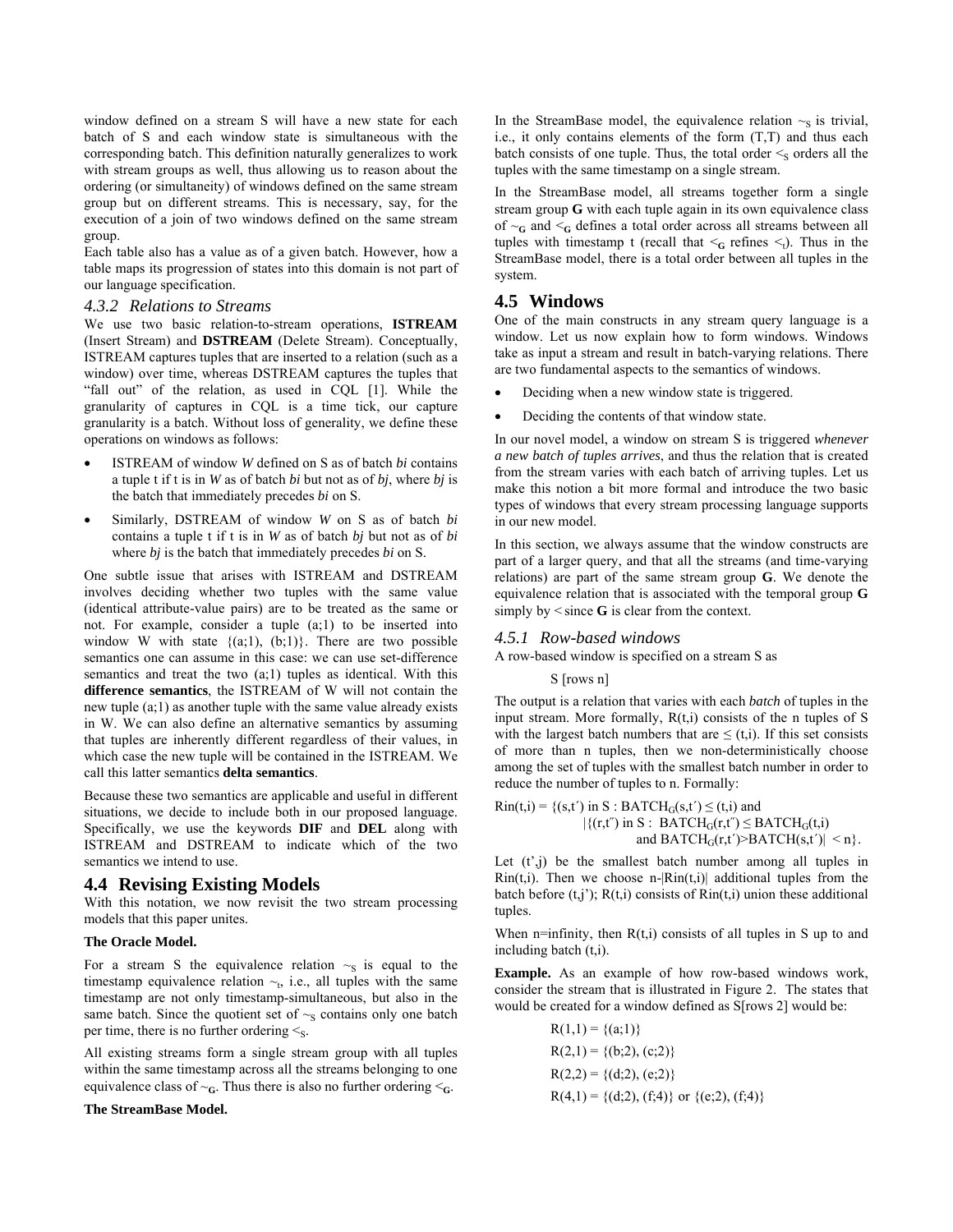The last result is non-deterministic because, while (f;4) is certainly the tuple with the largest timestamp in stream S, the second to last tuple could be  $(d, 2)$  or  $(e, 2)$  since they are batchsimultaneous. Note that  $(b,2)$  and  $(c,2)$  are not considered since they belong to an earlier batch even though they have the same timestamp as (d;2) and (e;2). (The SPREAD command that we introduce in the next section allows us to impose an order between these two tuples and thus eliminate the nondeterminism.)

#### *4.5.2 Range-based windows*

A time-based window is defined as

S [range T]

The output is a time-varying relation that varies with each *batch* of tuples. We denote by t the timestamp of the batch-varying relation and by i the batch number:

 $R(t,i) = {s \mid (s,t') \text{ in } S \text{ and } BATCH_{Gr}(s,t') \leq (t,i) \text{ and } (t') \geq 0}$  $max{t-T,0})$ 

When  $T=0$ , then  $R(t,i)$  consists of all tuples (s;t) with timestamp t up and including batch number i. When  $T=$ infinity, then  $R(t,i)$ consists of tuples obtained from all elements in S up to the  $i<sup>th</sup>$ batch at timestamp t.

**Example.** If we now form a range-based window over the same stream (Figure 2) as S[range 2], we get the window states that are enumerated below:

 R(1,1) = {(a;1)} R(2,1) = {(a;1), (b;2), (c;2)} R(2,2) = {(a;1), (b;2), (c;2), (d;2), (e;2)} R(3,1) = {(b;2), (c;2), (d;2), (e;2)} R(4,1) = {(f;4)}

Note that  $R(3,1)$  has the given value because of the absence of a batch at time t=3. A window state is generated here for the rangebased window because timestamp 3 exists even if a tuple was not generated for that timestamp.

#### *4.5.3 Partitioned Windows*

A partitioned window is defined as

## S [Partition by A1,...,A*k* rows n]

The output is a batch-varying relation that varies with each batch of tuples in the input stream.

Intuitively, this window logically partitions S into different substreams based on equality of attributes A1, A2,…, A*k*, then computes row-based windows of size n independently on each substream, and finally takes the union of the corresponding batches of these windows to produce the output relation.

This is analogous to the way partitioned windows work in CQL [1]; however, unlike in CQL where all partitioned windows get evaluated simultaneously at each timestamp, our windows get evaluated with the arrival of batches on each window. As such, all windows do not necessarily get evaluated simultaneously. We omit a formal description due to space constraints.

#### *4.5.4 Sliding Windows*

Most data models have a means for specifying the way that windows move from one state to the next. This is typically referred to as a window slide. We incorporate window slides into

our new model in a very simple way. Batches will still trigger new windows, but there will be requirements on the number of rows or the number of timestamps that must pass before a new window will be allowed to form. We will illustrate this by considering row windows and range windows separately.

#### **Row-based slides**

A row window can slide by some number of tuples as in S[rows 1 slide 2]. In this case, we are defining a 1-tuple window such that there must be at least two tuples since the last window before a new window state is formed.

Consider the following example. Suppose that the stream S is as follows with curly brackets indicating batches:

$$
S(value; time) = \{(a;1) (b;1) (c;1)\} \{(d;2) (e;2) (f;2)\}\
$$

$$
\{(g;3)\} \{(h;3)\} \{(i;4) (j;4)\} \{(k;4)\}
$$

The parentheses indicate batches and the integer values represent tuples with the given timestamp. A window defined on stream S as S[rows 2 slide 2] would produce the following three states

| [(b;1) (c;1)]  |  |
|----------------|--|
| [(e;2), (f;2)] |  |
| [(g;3), (h;3)] |  |
|                |  |

The first batch of tuples triggers a window and the second and third tuple form the first 2-row window. The window slides and as soon as the next batch is seen, the slide condition is satisfied. That is, two new tuples have been seen since the last window state. At this point, the second and third tuple from the second batch are taken as the next window state. We must see two additional batches before the condition of two new tuples is satisfied, which explains the third window state.

## **Range-based slide**

Here it is still batches that trigger a new window. The basic form for a range-based sliding window on stream S is S[range 2 slide 2]. Only batches that have timestamps, ts, such that (ts mod  $2 = 0$ ) will trigger a new window. As an example, consider stream S as before. A window defined on S as S[range 2 slide 2] would generate the following three states.

$$
\begin{array}{l} [(a;1) \ (b;1) \ (c;1) \ (d;2) \ (e;2) \ (f;2)]\\ [(g;3) \ (h;3) \ (i;4) \ (j;4)]\\ [(g;3) \ (h;3) \ (i;4) \ (j;4) \ (k;4)]\end{array}
$$

In the case of a range-based window, we produce new windows as long as the window timestamp range is obeyed. Thus, in this example, we get two windows for timestamp range 3-4.

# **5. MANIPULATING ORDERS**

Given the simple model of streams, stream groups, and windows described above, the goal is now to develop mechanisms to create and manipulate ordering relationships among the tuples, within and across streams. We accomplish this goal through a powerful stream-to-stream operator called SPREAD.

Intuitively, SPREAD allows us to modify the batch equivalence relation  $\sim_G$  and the total order between batches  $\le_G$  for a stream group **G**. Let us start by defining the syntax and semantics of SPREAD.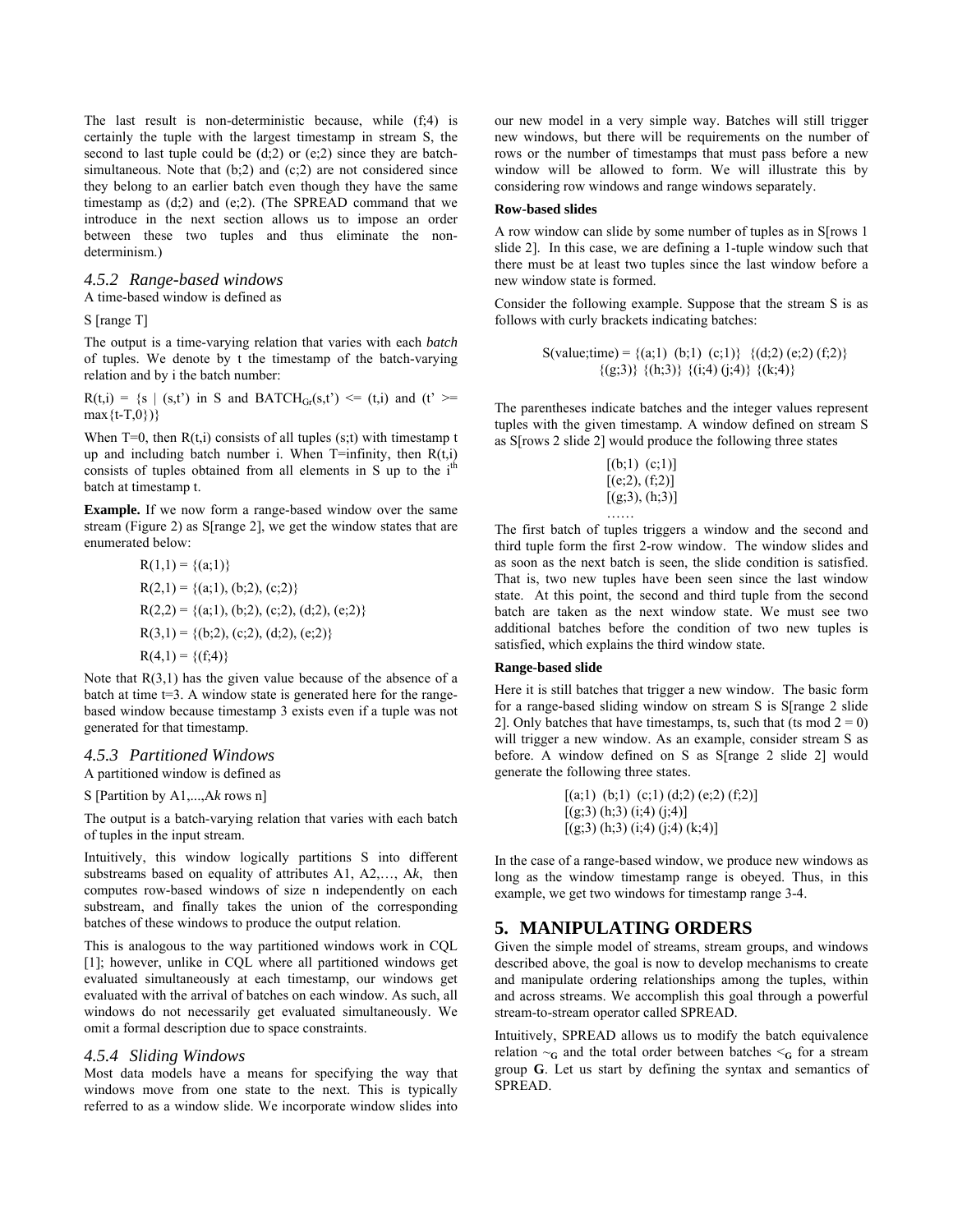

**Figure 3 - Single Input Spread Examples**

# **5.1 SPREAD: Syntax and Semantics**

For simplicity of exposition, we first discuss the single-stream version of SPREAD that takes a single input stream and produces a single output stream. We will then generalize the description to multiple streams. We assume without loss of generality that the attribute list just consists of a single attribute "Attr"; generalization to a list of attributes is straightforward.

#### *5.1.1 Single-Stream SPREAD*

The syntax for the single-input SPREAD is as follows:

**SPREAD** InStream [ALL] [ON Attr] OutStream

There are two flavors of SPREAD, distinguished by the keyword **ALL**. The first flavor ignores existing orders, whereas the second retains them.

**SPREAD ALL**. SPREAD ALL orders tuples into batches by constructing a new batch equivalence relation  $\sim_{\text{OutStream}}$  from the stream InStream. Consider two tuples T1 and T2 such that  $T1 \sim_{t} T2$ , i.e., T1 and T2 are timestamp equivalent in InStream. Then the SPREAD above defines the following batch equivalence relation:

 $T1\sim_{OutStream}T2$  if  $[T1]$ <sub>t</sub>= $[T2]$ <sub>t</sub> and T1.Attr = T2.Attr.

The total order  $\leq_{\text{OutStream}}$  is defined as follows:

 $[T1] <$ OutStream $[T2]$  if

 $T1 \leq T2$  or (T1  $\sim$  T2 and T1.Attr < T2.Attr.

Thus SPREAD orders the batches within a timestamp by the value of column Attr. If T1 and T2 have the same value for Attr, they are batch-simultaneous in OutStream.

Thus, the outcome of SPREAD is independent of any existing batch equivalence class on InStream. If no Attr is specified, then SPREAD creates a random total order. Note that with SPREAD, we can now force a specific total order on tuples in a stream *with the same timestamp*: We simply have to create and maintain an attribute, or a list of attributes, whose values are guaranteed to have the desired ordering properties for tuples with the same timestamp. In some systems such an attribute will be called a rank attribute.

**SPREAD**. SPREAD creates a new equivalence relation that is a refinement not only of the timestamp equivalence relation but of a possibly existing batch equivalence relation on the input stream. More formally, SPREAD orders tuples into batches by constructing a new batch equivalence relation ~OutStream on the stream OutStream that is a refinement of any existing batch equivalence relation ~InStream. Consider two tuples T1 and T2 such that  $T1 \sim_{t} T2$  and  $T1 \sim_{InStream} T2$ , i.e., T1 and T2 are timestamp and batch equivalent in Instream. Then we define the batchequivalence relation that is induced by the SPREAD command at the beginning of this section as follows:

T1~OutStreamT2 if

T1~ $_{Instream}$ T2 and T1.Attr = T2.Attr

The total order  $\leq_{\text{OutStream}}$  is defined as follows:

 $[T1]<sub>OutStream</sub>[T2]$  if  $[T1] <$ InStream [T2] or [T1]  $\sim$ <sub>InStream</sub> [T2] and T1.Attr < T2.Attr

In other words, if two tuples T1 and T2 are already batch-ordered  $(T1 < T2$  or  $T2 < T1$ ) in InStream, SPREAD does not have any affect on the relationship between those tuples. However, SPREAD further orders batch-simultaneous tuples in InStream based on Attr.

**Propagating ordering information from the inputs to outputs:**  We use a simple rule to infer the order information for the derived tuples: all tuples that get produced as the result of processing a given batch are simultaneous with that batch. Notice that the basic CQL time-propagation model is a specific instance of this rule.

Figure 3 shows three examples of the use of SPREAD on a single stream. In the top two cases, the tuples are SPREAD on the basis of an attribute value. The bottom SPREAD does not specify any attribute, indicating that any total ordering of the tuples is acceptable.

#### *5.1.2 Multi-Stream SPREAD*

Now let's consider multiple input-output streams.

SPREAD InStream\_L [ALL] [ON Attr] OutStream\_L



**Figure 4 - Multi-Input Spread Examples**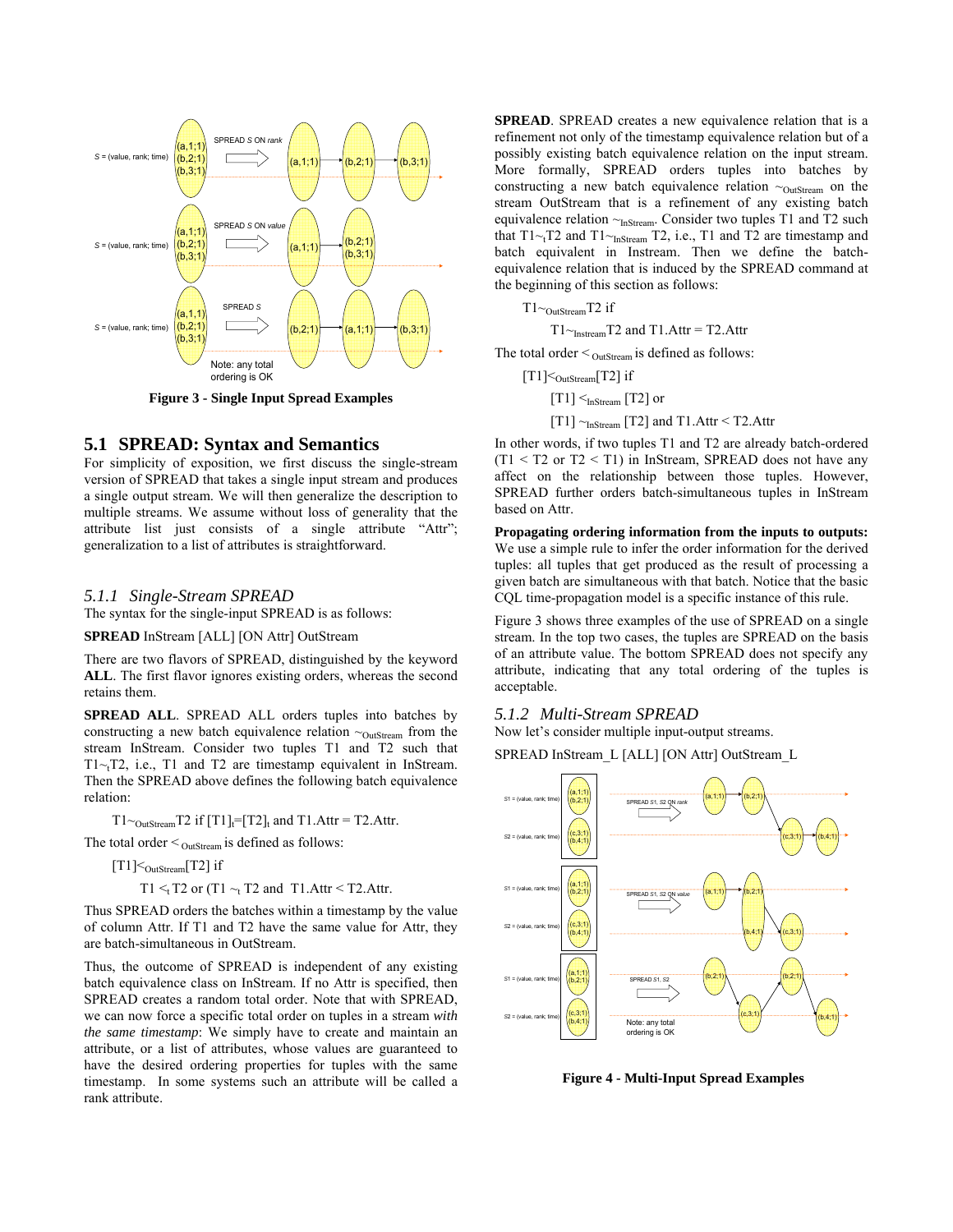

SELECT \* FROM S1a[rows 1], S2a[rows 1]

| Result = $\{\}$ ,            | @ batch b1 |
|------------------------------|------------|
| { }.                         | @ batch b2 |
| $\{ [b, 2, 1, c, 3, 1] \},\$ | @ batch b3 |
| $\{ [b, 2, 1, b, 4, 1] \}$   | @ batch b4 |

**Figure 5 – A JOIN Example Using SPREAD**

SPREAD ALL takes the tuples that have the same timestamp on all input streams specified in InStream\_L, reorders them according to Attr as described above, and then places them on the corresponding output streams specified by OutStream\_L. If no Attr is specified, then the result is a random total order across all output streams.

SPREAD retains the existing batch equivalence relation within the stream group and refines it in the same way as described in Section 5.1.1. Note that it is imperative that all input streams belong to the same stream group as otherwise there may not exist a total order among the batches such that SPREAD can refine this total order.

Figure 4 shows three examples of the use of SPREAD on two input streams. In the top two cases, the tuples are SPREAD on the basis of an attribute value. Note here that multi-input SPREAD creates new equivalence classes and orders among tuples on different streams. The bottom SPREAD does not specify any attribute, indicating that any total ordering of the tuples across the two streams is acceptable.

# **5.2 A JOIN Example using SPREAD**

Consider two streams  $S_1$  and  $S_2$  as illustrated in Figure 5. Suppose that we first spread these two streams using SPREAD S1, S2 ON rank INTO S1a, S2a and then join S1a and S2a with one-tuple row-based windows. The result is shown at the bottom of Figure 5.

As shown above, we now generate window states as of a batch. Similarly, results are also generated as of a batch.

As a further example of multi-input SPREAD and JOIN, consider the same input streams and a SPREAD S1, S2 ON time INTO S1a, S2a with the same JOIN command as before. The result can be seen at the bottom of Figure 6.

# **6. DIFFERENCES REVISITED**

In Section 3, we saw examples of specific problems that occur with the Oracle and StreamBase languages. The main issue is that neither of the languages has sufficient expressive power to affect the order in which tuples are processed and results are generated. In particular, the Oracle language suffers from a coarse notion of simultaneity, which is exclusively driven by time and cannot

exploit additional ordering information. On the other hand, the StreamBase language has no notion of simultaneity and thus has to "artificially" introduce order at times.

The new model described above does not suffer from these problems for two reasons. First, there is inherent support for simultaneity and partial order. Second, the SPREAD operator can be used to introduce order and simultaneity as needed.

We now revisit some of the previous examples to illustrate the utility of SPREAD in addressing the aforementioned issues.

First, let's recall the query from Example 2, which had the evaporating tuples problem, and rewrite it using the partial order notation.

S2(value;time) = {(10;1), (20;1)} < {(30;3)} < {(40;4)}

**ISTREAM** (**SELECT** \* **FROM** S2 [rows 1])

The evaporating tuples problem arose here because of the simultaneity of the first two tuples. In the new model, this issue can be easily addressed by:

## **SPREAD** S2

which yields as a possibility the following output stream

 $S2 = \{(10,1)\} < \{(20,1)\} < \{(30,3)\} < \{(40,4)\}$ 

This is also the output we get as the result of the query. While this example introduced order arbitrarily, it is also possible to leverage additional ordering information not reflected by time. Let's rewrite Example 3 with the modification that tuples now have an additional "rank" attribute whose value reflects the tuple arrival order:

S2(value, rank; time) = { $(10,1;1),(20,3;1)$ }

S3(value, rank; time) =  ${(100,2;1),(200,4;1)}$ 

**ISTREAM**(**SELECT** \* **FROM** S2[rows 1], S3[rows 1])

(Note that both the within-stream and the cross-stream order of the tuples is undefined.)

Here we can break the simultaneity and produce a total order consistent with the rank values by applying "SPREAD ALL S1, S2 on rank into S1', S2' ", that leads to the following output streams:

S2'(value, rank; time) =  $\{(10,1;1)\}^1$  <  $\{(20,3;1)\}^3$ 

S3"(value, rank; time) =  $\{(100,2;1)\}^2 < \{(200,4;1)\}^4$ 



SELECT \* FROM S1a[rows 1], S2a[rows 1]

Result = {[b,2,1,b,4,1]}, @ batch *b1*

#### **Figure 6 – Same Join, Different SPREAD**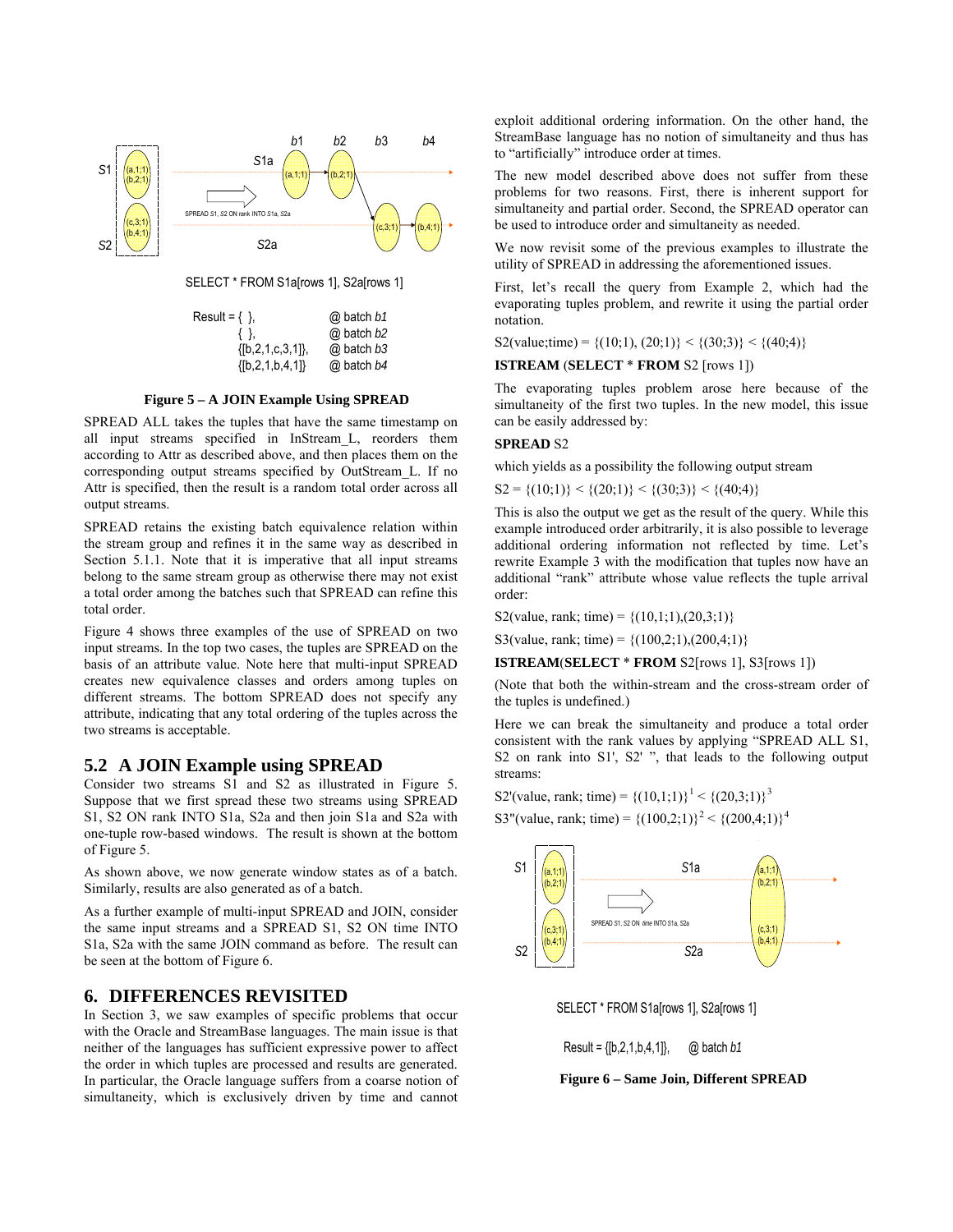(The numbers in superscripts indicate the cross-stream order of the batches.) The output of the query is as follows:

$$
\{(10,1,100,2;1)\} \leq \{(20,3,100,2;1)\} \leq \{(20,3,200,4;1)\}
$$

Examples 4 and 5 illustrated the non-intuitive implications of a model that always requires a total order. Since our proposal allows and properly propagates simultaneity, it does the "right thing" here. That is, in Example 4, the simultaneity of tuples across S4' and S4'' are automatically maintained, and in Example 5, the two new tuples created for each S5 tuple are simultaneous. In both cases, the new model obtains the desired behavior by default without any explicit SPREAD operations.

Finally, let us consider Example 6 again using the new notation:

S6(value, batch; time) = {(10,1;1), (20,1;1), (30,2;1), (40,2;1)}

## **ISTREAM**(**SELECT**\*

**FROM** S6[range 1] )

Here if we apply SPREAD S6 on batch, the updated S6 becomes

 $S6 = \{(10,1;1), (20,1;1)\}$  <  $\{(30,2;1), (40,2;1)\}$ 

Here, the tuples with the same batch values are placed in the same equivalence class and are thus batch-simultaneous.

# **7. INTRUSION DETECTION EXAMPLE**

We now present a more sophisticated example that exercises the various constructs that we have introduced so far.

#### **Scenario**

We consider a simplified scheme for network intrusion detection: the goal is to track those external Internet hosts that initiate connections to hosts within a protected network to identify if they are potentially engaging in port-scanning activities. Port scans are one common way in which an attacker finds vulnerabilities to exploit, because it is a way to find out if a particular service (such as a TCP port) is active or not on a host.

In this case, the input stream, **CStream**, is a stream of connection summaries, where a connection has a source IP address (**srcIP**), destination IP address, destination port number, and a Status field (**status**) indicating whether the connection succeeded or failed. Further, each connection has an arrival number (**arrival\_number)**, a unique sequence number applied by the system, as well as a field (**time)** that represents the connection attempt time on the destination system.

A "scanner alert" occurs when there are *X* failed connections out of *Y* successive attempts. Our objective is to raise a high-level alert if, for a specific srcIp, the number of scanner-alerts in the last minute is greater than the number of scanner-alerts in the previous minute.

#### **Query**

The connection stream, CStream, might contain many simultaneous connection attempts. Thus, we first need to make sure that we process each attempt; in particular, we need to break the simultaneity to avoid the "evaporating tuples" problem studied earlier. We can accomplish this by *spreading* CStream as follows:

**SPREAD** CStream ON arrival number INTO COrderedStream;

The new stream, COrderedStream, has the exact same tuples as CStream, but its tuples are totally ordered on the basis of their

arrival orders. As such no two tuples on COrderedStream are simultaneous.

We now define a new stream, ScannerAlertStream, which contains the sources producing scanner-alerts we described above:

```
ScannerAlertStream = 
ISTREAM (SELECT srcIp 
           FROM COrderedStream[Partition by srcIp rows Y]
            WHERE status = 'FAILURE' 
            GROUP BY srcIP 
           HAVING count(*) > X)
```
Now, we need to compute the number of scanner-alerts in the last minute and the last two minutes. Since we need only one entry per minute per srcIp (updated every minute), we first need to "restore" simultaneity back again on the ScannerAlertStream, which we can achieve by spreading on time as follows:

**SPREAD ALL** ScannerAlertStream ON time

INTO ScannerAlertSimStream;

On this stream, we define two relations: Relation MinuteCount:

**SELECT** srcIp, count(\*) as min\_count **FROM** ScannerAlertSimStream[range 1 minute slide 1 minute] **GROUP-BY** srcIp;

Relation TwoMinuteCount:

**SELECT** srcIp, count(\*) as two\_min\_count **FROM** ScannerAlertSimStream[range 2 minutes slide 1 minute] **GROUP-BY** srcIp;

Notice that by virtue of the automatic propagation of ordering information from the input streams to the derived streams, the states of MinuteCount and TwoMinuteCount are now updated simultaneously every minute. Finally, the desired output stream, AlertStream, can be defined as:

**ISTREAM**(**SELECT** srcIp

 **FROM** MinuteCount as M, TwoMinuteCount as T **WHERE** M.srcIp = T.srcIp and  $2*M$ .min count > T.two min count)

This example illustrates the use of SPREAD to break and recover simultaneity as well as the propagation of ordering/simultaneity information across nested queries.

# **8. A BRIEF NOTE ON IMPLEMENTATION**

The main result reported here is on stream data models and semantics; however, we take this opportunity to say a few words about implementation and extensibility issues.

As in either of the original languages, relations (incl. windows) take on a progression of new states, each one of which will potentially trigger evaluation of the query. Once a new relation state in a given query has been determined, the query is evaluated exactly as it would be in SQL, thus, enabling all standard optimization techniques. This is all still true in this new model with the caveat that relation states are produced as the result of batches.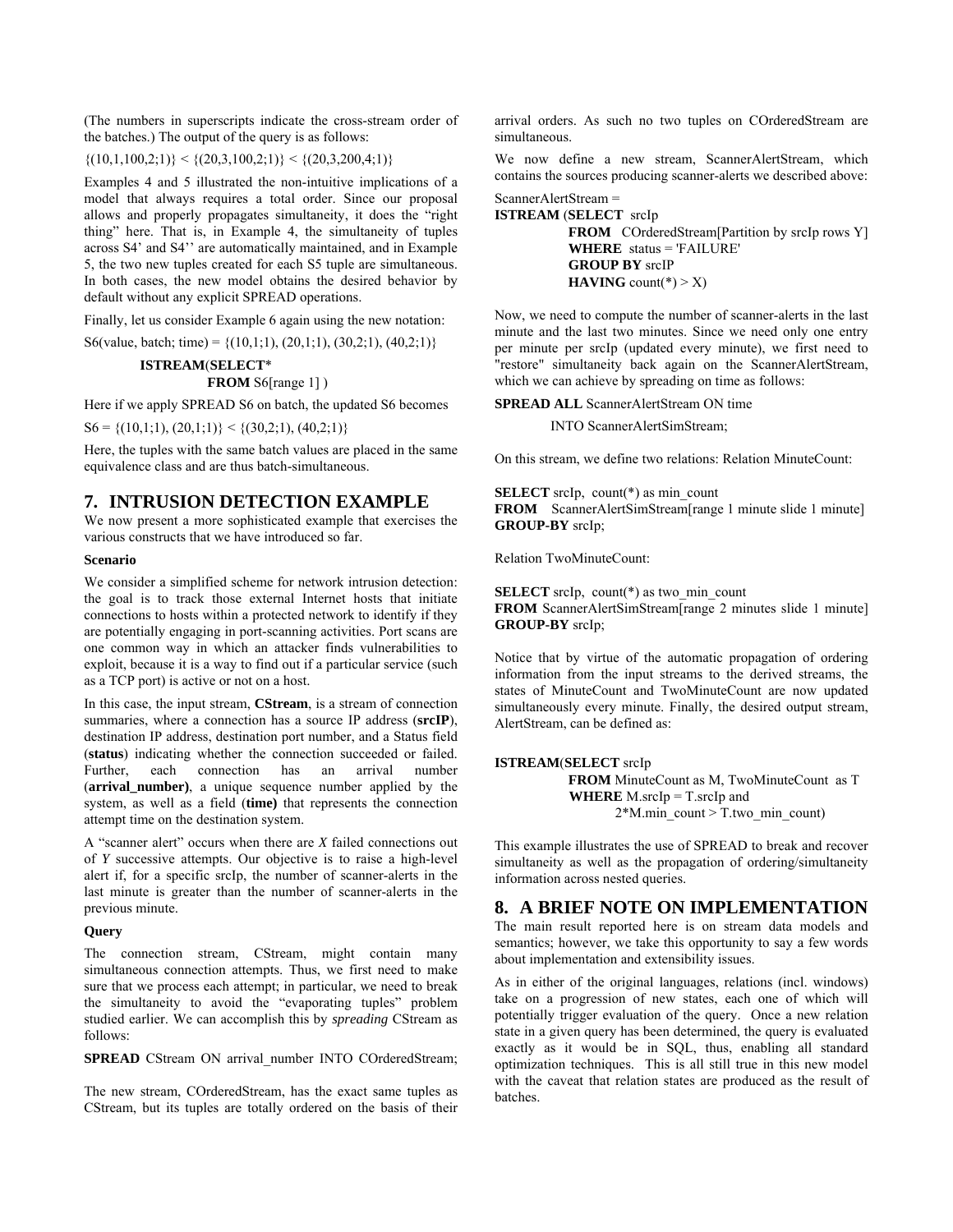The batches will be determined by the use of SPREAD. Thus we might ask how we implement SPREAD. Of course, this is up to each vendor that adopts this notion and would likely be proprietary. A naïve implementation would collect all the tuples for a given timestamp and would apply the sorting criteria implied by the SPREAD to create the new batches. An optimization could occur if we knew that all values (within a timestamp) of the SPREAD attribute have arrived, allowing us to create a batch early. This could be accomplished through the use of heartbeat tuples, much as this technique is used in time-based processing.

We also note that our proposal does not require changes to the existing relational operators or preclude adding new ones. This is a direct result of the decoupling between the window semantics and operator semantics. SPREAD only affects the former; as such, standard relational operators as well as new UDFs that work on relations can be immediately used in our framework.

## **9. RELATED WORK**

There have been many stream query languages proposed over the last several years [1, 7, 8, 10, 11, 13]. The goal of this section is to describe the evaluation models of other stream query engines (both academic and commercial), and to report whether they more closely resemble the Streambase model (tuple-driven) or the Oracle model (time-driven).

It is somewhat surprising that it is not common to find language descriptions in this arena that explicitly and precisely discuss the evaluation rules directly. As a result, some of what follows is based on our best guess. We have learned through the activity that we report here how subtle evaluation issues can be and how hard it is to find such a model that satisfies multiple needs. We hope that this paper will encourage others to evaluate their own systems in this light.

In many cases, scheduling policies were discussed (e.g., [5, 9]), but it is important to note that scheduling policies are orthogonal to the evaluation model. For example, [9] discusses a batch scheduling approach that schedules query evaluation when *batches* of input tuples arrive, but this is an optimization meant to preserve the semantics of the tuple-driven model. Similarly, one could imagine that a scheduler for a time-driven model could schedule computation with the arrival of every tuple, taking advantage of lulls between tuple arrivals to partially generate results that will be emitted with the next clock tick.

Both tuple-driven and time-driven evaluation models have historical precedents set prior to the emergence of stream processing systems. The tuple-driven model is the basis for view maintenance [18]; any change in a base table must be reflected in a dependent view for the view to be accurate. Thus, view maintenance occurs in response to the *event* of a tuple being inserted into, deleted from or changed within a base table. The implementation of view maintenance can be lazy, but this is an optimization and does not change the semantics of what is considered to be a correct view. Similarly, database integrity constraints (which can be thought of as views that return Boolean responses to updates (allow or disallow)) and triggers have an execution model that is tuple-based. On the other hand, timedriven evaluation models evolved from early work in continuous query processing (e.g., Tapestry [21]). A parameter of these systems was a time interval that determined the frequency of generating incremental query results.

According to the CCL user manual, [8], CCL supports *both* tupledriven and time-driven evaluation models. This is similar to the "big switch" model that we mentioned earlier. The default setting is tuple-driven evaluation. Thus, the CCL query,

#### **INSERT INTO** R1 **SELECT** sum (value) as Sum **FROM** s **KEEP** 3 rows

which windows stream S with a tuple-based window of size 3, is equivalent to the StreamBase query

> R1 = **ISTREAM** (**SELECT** sum (value) as Sum **FROM** S [rows 3])

in that it allows windows to include tuples with different timestamps. For example, let

S (value; time) = (1;1),(2;1),(3;1),(4;1),(5;2),(6;2),(7;3), ...

be the input stream such that time is the system-provided timestamp (expressed as a measure of seconds). Given this stream, both Coral8 and StreamBase queries would return the stream,

R1(Sum; time) = (6;1), (9;1), (12;2), (15;2), (18;3) ...

To support time-driven evaluation, CCL provides an optional OUTPUT clause that suppresses outputs except at specified periods. For example, the CCL query,

**INSERT INTO** R2 **SELECT** sum (value) AS v **FROM** S **KEEP** 3 rows **OUTPUT EVERY** 1 second

would return results only when an input tuple's timestamp reported that a second had "ticked" since the last output. In this case, the CCL query would return the stream,

$$
R2(Sum; time) = (9;1), (15;2), \dots
$$

as this result indicates the sum of the last 3 values seen when tuple (5;2) arrives (9 = 2+3+4) and when tuple (7;3) arrives (15 =  $4+5+6$ ).

ESL, a part of the StreamMill system [7, 25], supports both internal and external timestamps. Internal timestamps are generated by the system as tuples arrive, while external timestamps come from the environment. These timestamps are used to determine ordering and can be used as a way to understand when that ordering has been violated (out of order tuples), but they are not used as the fundamental unit of evaluation. Instead, tuples are acted on as soon as they become available, much as in StreamBase.

Time-driven semantics as we have discussed in this paper originated with the CQL language [24, 1]. The Oracle language is a direct descendant of CQL.

# **10. CONCLUSION AND FUTURE WORK**

This paper begins the discussion of a SQL-based standard for streaming databases. It discusses some deep model differences that exist between Oracle CQL and StreamBase StreamSQL. We believe that similar differences exist among other prototypes and products. Until fundamental model differences are settled, there is little chance of producing a good standard. We believe that this paper has uncovered differences and proposed a novel way of